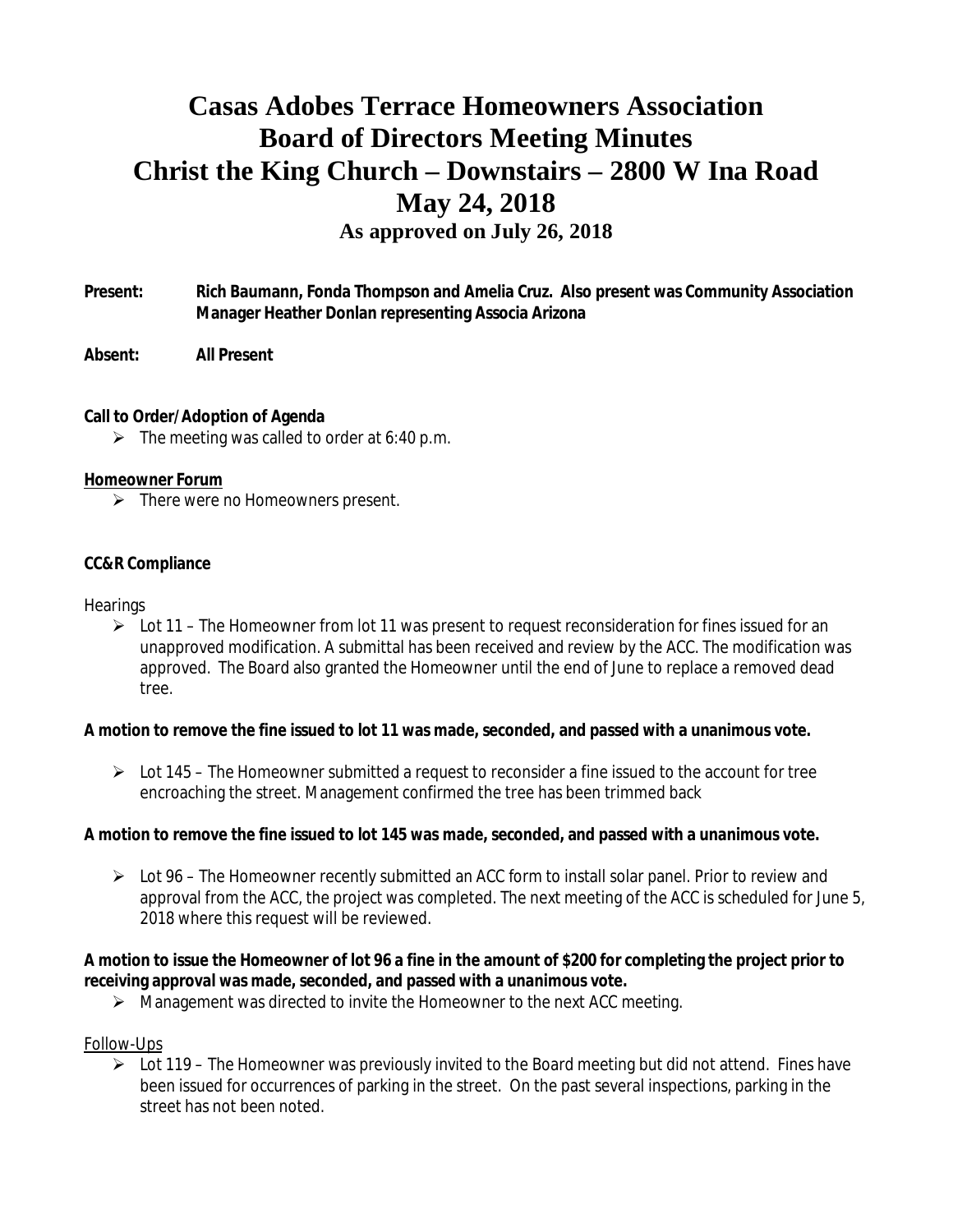Ø Lot 117 - The Homeowner was previously invited to the Board meeting to discuss several occurrences of parking in the street.

## Correspondence/Telephone

 $\triangleright$  No additional correspondence was received for Board review and discussion.

# **Approval of Minutes**

*A motion to ratify the AIL approval of the February 1, 2018 minutes was made, seconded and passed with a unanimous vote.*

*A motion to ratify the AIL adoption of the January 2, 2018 and February 13, 2018 ACC minutes was made, seconded and passed with a unanimous vote.*

*A motion to adopt the March 6, 2018 ACC minutes as presented was made, seconded and passed with a unanimous vote.*

**Financial Report**

- $\triangleright$  The January 2018, February 2018, March 2018 financials were previously provided to the Board for review.
- $\triangleright$  The April 2018 year to date financials were included for Board review and discussion.
- Ø As of April 30, 2018 operating funds totaled \$44,975.60 and reserve funds totaled \$54,156.47.
- $\triangleright$  Delinquencies were discussed.

**The January 2018, February 2018, March 2018 and April 2018 financials were accepted as presented.**

**Officer, Committee and Management Reports**

## Officers Reports

 $\triangleright$  No Report

# ACC

- $\triangleright$  The ACC cancelled their meeting scheduled for May due to no new business.
- $\geq$  3 Final Approval were issued in April.
- $\triangleright$  The next meeting is scheduled for June 5, 2018.

## Landscape

- $\triangleright$  Drip Doctors recently replaced about 200 feet of irrigation going to the planter boxes.
- $\triangleright$  Improvements have been identified in the work performance from Complete Landscaping.
- $\triangleright$  The Board decided it was not in the best interest of the HOA to eliminate the TEP meter that run the irrigation and switch to battery operated timers.

## Website

- $\triangleright$  The web site continues to be a lot of work to maintain and keep information up to date.
- $\triangleright$  Volunteers are needed to help maintain the web-site.

Associa Arizona Management Report

 $\triangleright$  The Board was a provided with a current management report which documented the management activities since the last meeting.